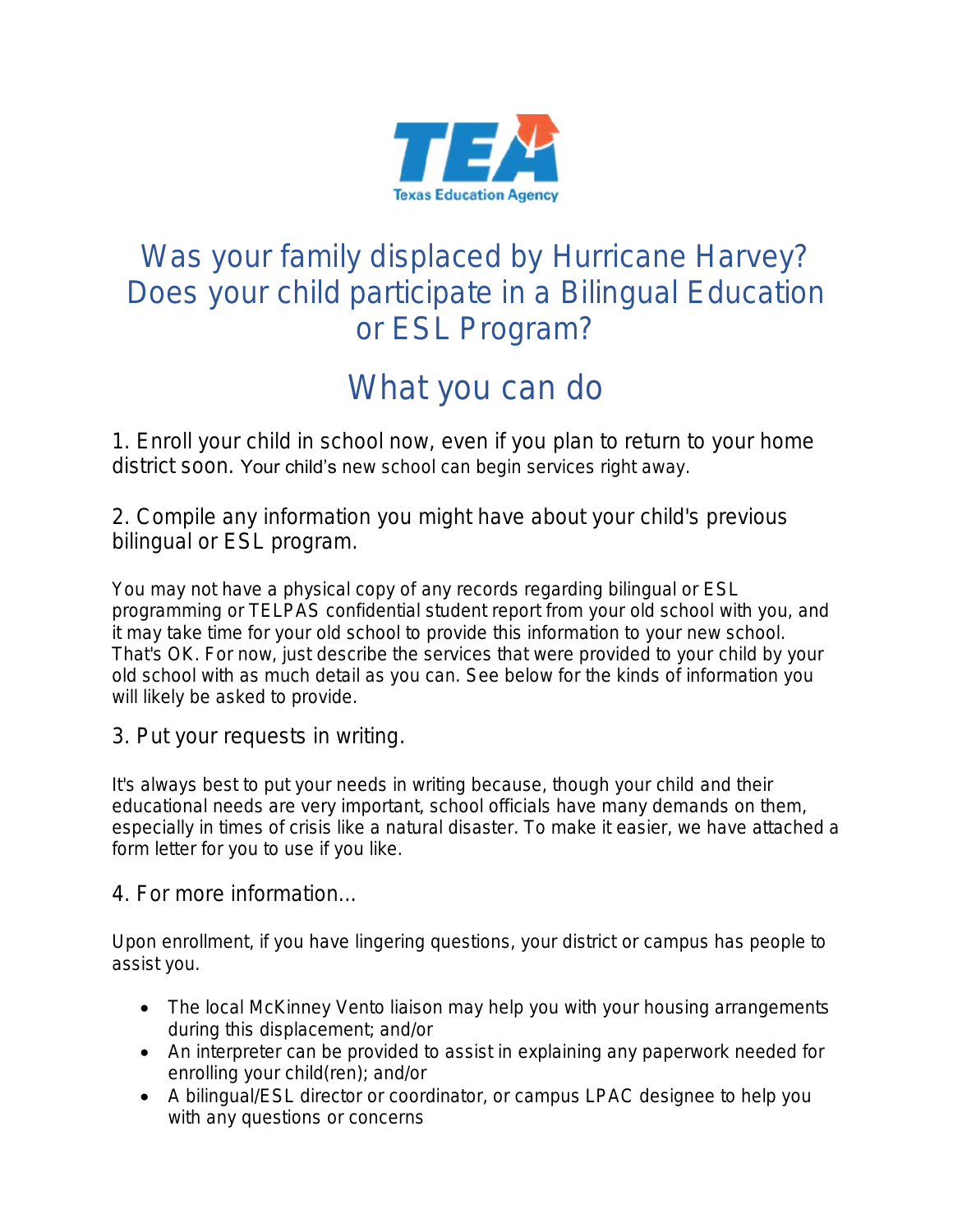### Information helpful to your school if you cannot find any records regarding bilingual or ESL programming or TELPAS Confidential Student Report

#### **Current Information:**

| <b>Student's First Name:</b> | Grade: |
|------------------------------|--------|
| Student's Last Name:         | Age:   |
|                              |        |
| Parent/Guardian Name:        |        |
| <b>Contact Phone Number:</b> |        |

#### **Previous School District Information:**

| School District's Name: |  |
|-------------------------|--|
| <b>Campus Name:</b>     |  |

#### **Program Questions:**

| Did your child receive bilingual or ESL services at their previous school? |                    |  | Yes            |  |  |
|----------------------------------------------------------------------------|--------------------|--|----------------|--|--|
|                                                                            |                    |  | No             |  |  |
| If YES, which program did they participate in?                             |                    |  |                |  |  |
| <b>Bilingual Education Program</b>                                         | <b>ESL Program</b> |  | Don't Remember |  |  |
|                                                                            |                    |  |                |  |  |

Please list any supplementary aids/services, accommodations, or modifications your child may have received.

| Did your child receive any related services like special transportation? | Yes       |
|--------------------------------------------------------------------------|-----------|
|                                                                          | <b>No</b> |

| Additional information you may need to<br>know about my child (medications, behavior<br>plans, etc.). |  |
|-------------------------------------------------------------------------------------------------------|--|
|                                                                                                       |  |